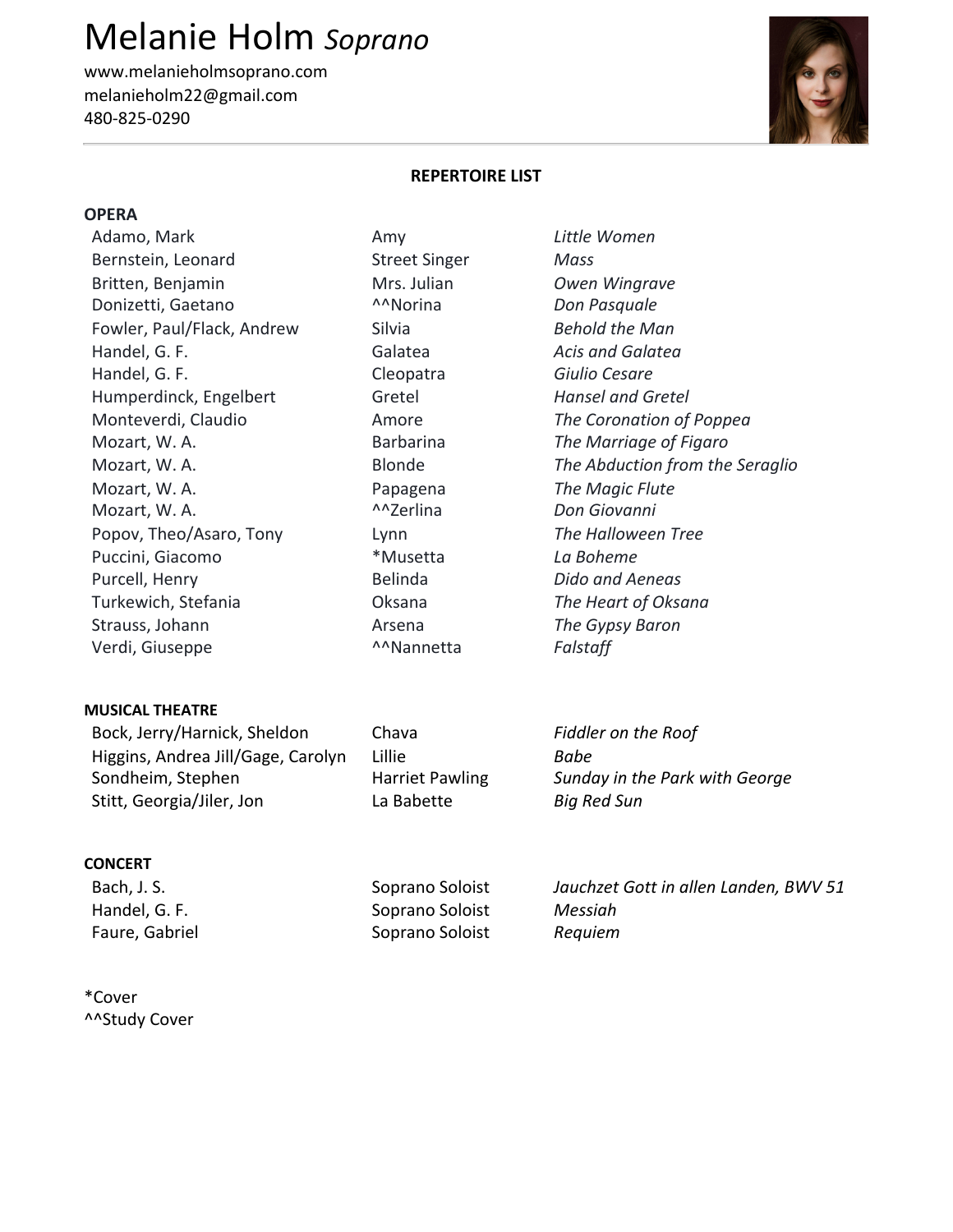www.melanieholmsoprano.com melanieholm22@gmail.com 480-825-0290



## *English Language Art Song*

| 1. Plum Pudding<br>2. Ox-Tails<br>3. Tavouk Gueunksis<br>4. Rabbit at Top Speed                                                                                                                                                                          |  |
|----------------------------------------------------------------------------------------------------------------------------------------------------------------------------------------------------------------------------------------------------------|--|
| Song Cycle for Soprano, Piano, and Electronics<br>Composed for the Inaugural Recital of the Arizona Women's Collaborative, April 7, 2019<br>1. Can You Hear Me?<br>2. Like Vibrations<br>3. Where Do We Go?<br>4. Little Music Box<br>5. There are Words |  |
| Song Cycle for Soprano, Dancers, and Projections<br>Composed for the Arizona Women's Collaborative, Premiered March 6, 2020                                                                                                                              |  |
|                                                                                                                                                                                                                                                          |  |
| Texts by Philip Littell (b. 1950)<br>1. My Name<br>2. Even<br>3. Good<br>4. Listen<br>5. Snake<br>6. Woe to Man<br>7. The Wound<br>8. The Farm                                                                                                           |  |
| 1. Last Night the Rain Spoke to Me<br>2. Blue Iris<br>3. Early Snow                                                                                                                                                                                      |  |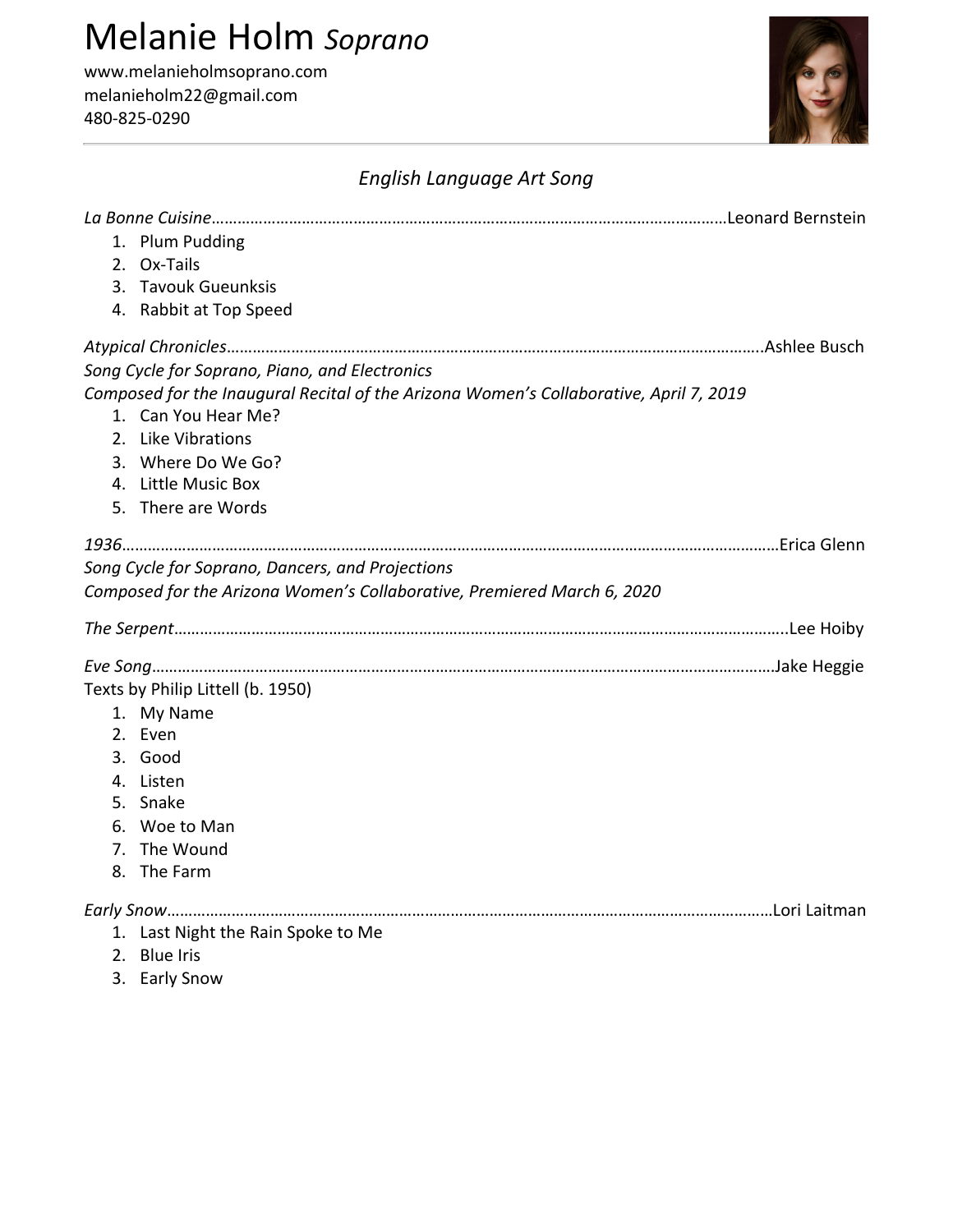www.melanieholmsoprano.com melanieholm22@gmail.com 480-825-0290



### *German Lieder*

| Frühlingsmorgen<br>Wer hat die Liedlein erdacht                                                                                                                                        |  |  |  |
|----------------------------------------------------------------------------------------------------------------------------------------------------------------------------------------|--|--|--|
| Der Jüngling an der Quelle<br>Du bits die Ruh<br>Nacht und Träume                                                                                                                      |  |  |  |
| Die Nacht<br>Morgen                                                                                                                                                                    |  |  |  |
| Klinge, klinge, mein Pandero<br>In dem Schatten meiner Locken<br>Mögen alle bösen Zungen immer sprechen, was beliebt<br>Köpfchen, Köpfchen, nicht gewimmert<br>Bedeckt mich mit Blumen |  |  |  |
| <b>French Chanson</b>                                                                                                                                                                  |  |  |  |
| 1. Elle etait descendue au bas de la prairie<br>2. Elle est gravement gaie<br>3. Parfois, je suis triste                                                                               |  |  |  |
| Le soir<br>Serenade                                                                                                                                                                    |  |  |  |
|                                                                                                                                                                                        |  |  |  |
| La Diva de l'Empire<br>La Statue de Bronze<br>Le Chapelier<br>Tendrement                                                                                                               |  |  |  |